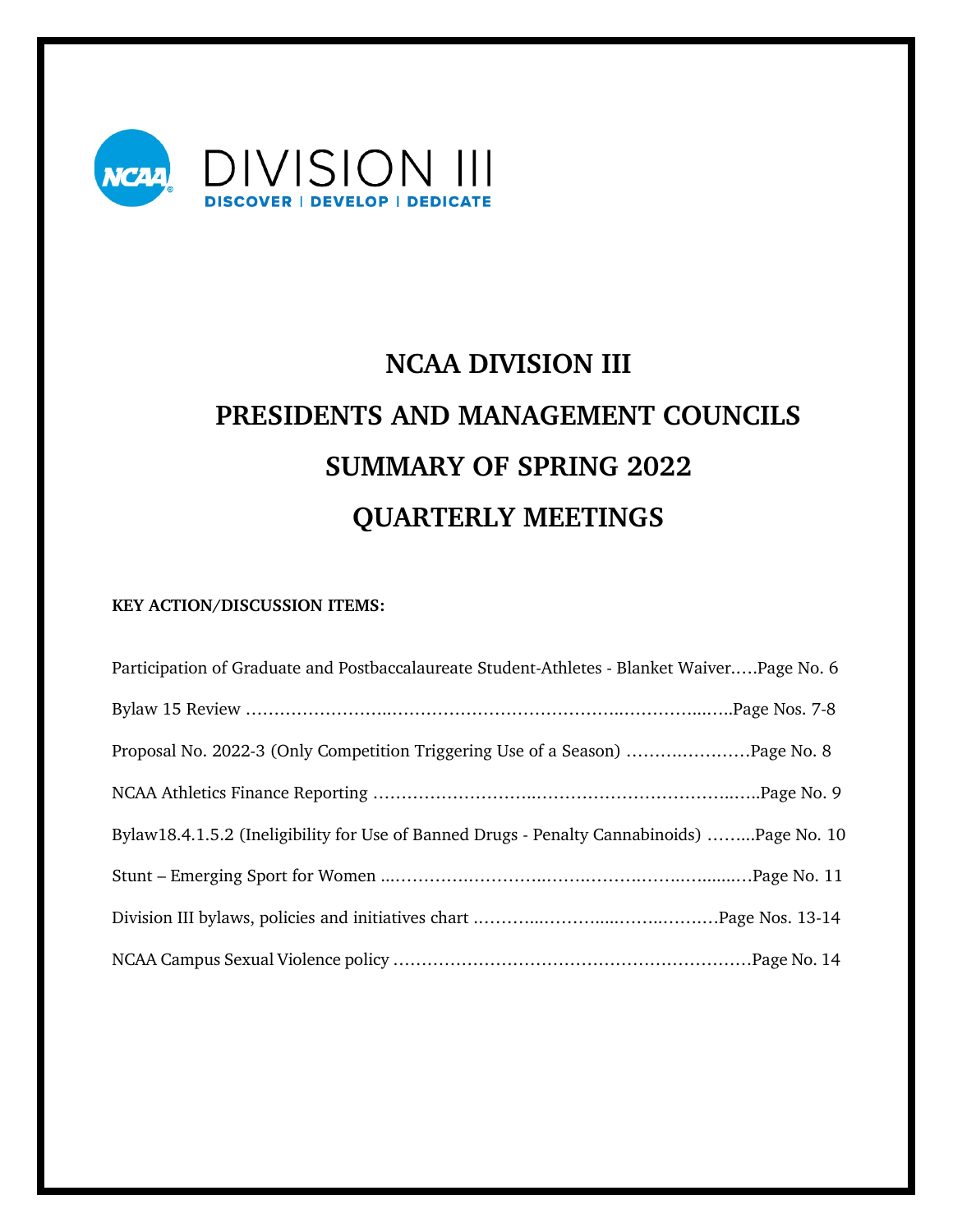$\overline{\phantom{a}}$ 

| <b>Division III Management Council</b>                                              | <b>Division III Presidents Council</b>                                             |  |  |
|-------------------------------------------------------------------------------------|------------------------------------------------------------------------------------|--|--|
| April 11-12, 2022                                                                   | April 27, 2022                                                                     |  |  |
| Indianapolis, IN                                                                    | <b>Virtual</b>                                                                     |  |  |
| <b>ATTENDEES</b>                                                                    | <b>ATTENDEES</b>                                                                   |  |  |
| Cheryl Aaron, Wentworth Institute of Technology                                     | Jeff Abernathy, Alma College                                                       |  |  |
| Stephen Briggs, Berry College                                                       | Joanne Berger-Sweeney, Trinity College (CT)                                        |  |  |
| Charles (Chuck) Brown, Pennsylvania State                                           | Mary-Beth Cooper, Springfield College                                              |  |  |
| University Erie, the Behrend                                                        | Sean Decatur, Kenyon College                                                       |  |  |
| Maria Buckel, Fontbonne University                                                  | Rich Dunsworth, University of the Ozarks                                           |  |  |
| Kate Corcoran, Cabrini University                                                   | Berenecea Johnson Eanes, York College                                              |  |  |
| Tom DiCamillo, State University of New York                                         | Kate Foster, The College of New Jersey                                             |  |  |
| Athletic Conference                                                                 | Eric Fulcomer, Rockford University                                                 |  |  |
| Sarah Feyerherm, Washington College (MD)                                            | Davie Jane Gilmour, Pennsylvania College of                                        |  |  |
| Troy Hammond, North Central College [PC chair]                                      | Technology                                                                         |  |  |
| Matt Hill, University of Northwestern - St. Paul                                    | Troy Hammond, North Central College [chair]                                        |  |  |
| [vice chair]                                                                        | Sue Hasseler, Muskingum University                                                 |  |  |
| Daniele Iaboni, Anna Maria College, SAAC repre-                                     | Matt Hill, University of Northwestern - St. Paul                                   |  |  |
| sentative                                                                           | [MC vice chair]                                                                    |  |  |
| Angela Marin, University of Texas Dallas                                            | Robert Lindgren, Randolph-Macon College                                            |  |  |
| Scott McGuinness, Washington and Jefferson                                          | Richanne Mankey, Defiance College                                                  |  |  |
| College                                                                             | Michelle Morgan, John Carroll University [MC                                       |  |  |
| Betsy Mitchell, California Institute of Technology                                  | chair]                                                                             |  |  |
| Michelle Morgan, John Carroll University [chair]                                    | Troy Paino, University of Mary Washington                                          |  |  |
| Lamont Repollet, Kean University<br>Jim Schmidt, University of Wisconsin-Eau Claire | Frank Sanchez, Rhode Island College<br>James Schmidt, University of Wisconsin, Eau |  |  |
| [PC vice-chair]                                                                     | Claire [vice-chair]                                                                |  |  |
| Holly Sheilley, Transylvania University                                             | Jim Troha, Juniata College                                                         |  |  |
| Bill Stiles, Alvernia University                                                    | Renee Wachter, University of Wisconsin Superior                                    |  |  |
| Jason Verdugo, Hamline College                                                      |                                                                                    |  |  |
| Michelle Walsh, Vassar College                                                      |                                                                                    |  |  |
| Lawrence Ward, Babson College                                                       |                                                                                    |  |  |
| Brian Wigley, Shenandoah University                                                 |                                                                                    |  |  |
| <b>ABSENTEES</b>                                                                    | <b>ABSENTEES</b>                                                                   |  |  |
| Sabienea Winston, Geneva College, SAAC repre-                                       | None                                                                               |  |  |
| sentative                                                                           |                                                                                    |  |  |
|                                                                                     |                                                                                    |  |  |
| OTHER PARTICIPANTS                                                                  | OTHER PARTICIPANTS                                                                 |  |  |
| Mark Aiken, NCAA                                                                    | Mark Aiken, NCAA                                                                   |  |  |
| Mark Emmert, NCAA President                                                         | Mark Emmert, NCAA President                                                        |  |  |
| Jenn Fraser, NCAA                                                                   | Brian Hainline, NCAA                                                               |  |  |
| Brian Hainline, NCAA                                                                | Eric Hartung, NCAA                                                                 |  |  |
| Eric Hartung, NCAA                                                                  | Joyce Jacobsen, Hobart and William Smith                                           |  |  |
| Jessica Kerr, NCAA                                                                  | Colleges                                                                           |  |  |
| Louise McCleary, NCAA                                                               | Jess Kerr, NCAA                                                                    |  |  |
| Jeff Myers, NCAA                                                                    | Louise McCleary, NCAA                                                              |  |  |
| John Parsons, NCAA                                                                  | Jeff Myers, NCAA                                                                   |  |  |
| Laura Peterson-Mlynski, NCAA                                                        | Stacey Osburn, NCAA                                                                |  |  |
| Chris Radford, NCAA                                                                 | John Parsons, NCAA                                                                 |  |  |
| Bill Regan, NCAA                                                                    | Laura Peterson-Mlynski, NCAA                                                       |  |  |
| Anne Rohlman, NCAA                                                                  | Chris Radford, NCAA                                                                |  |  |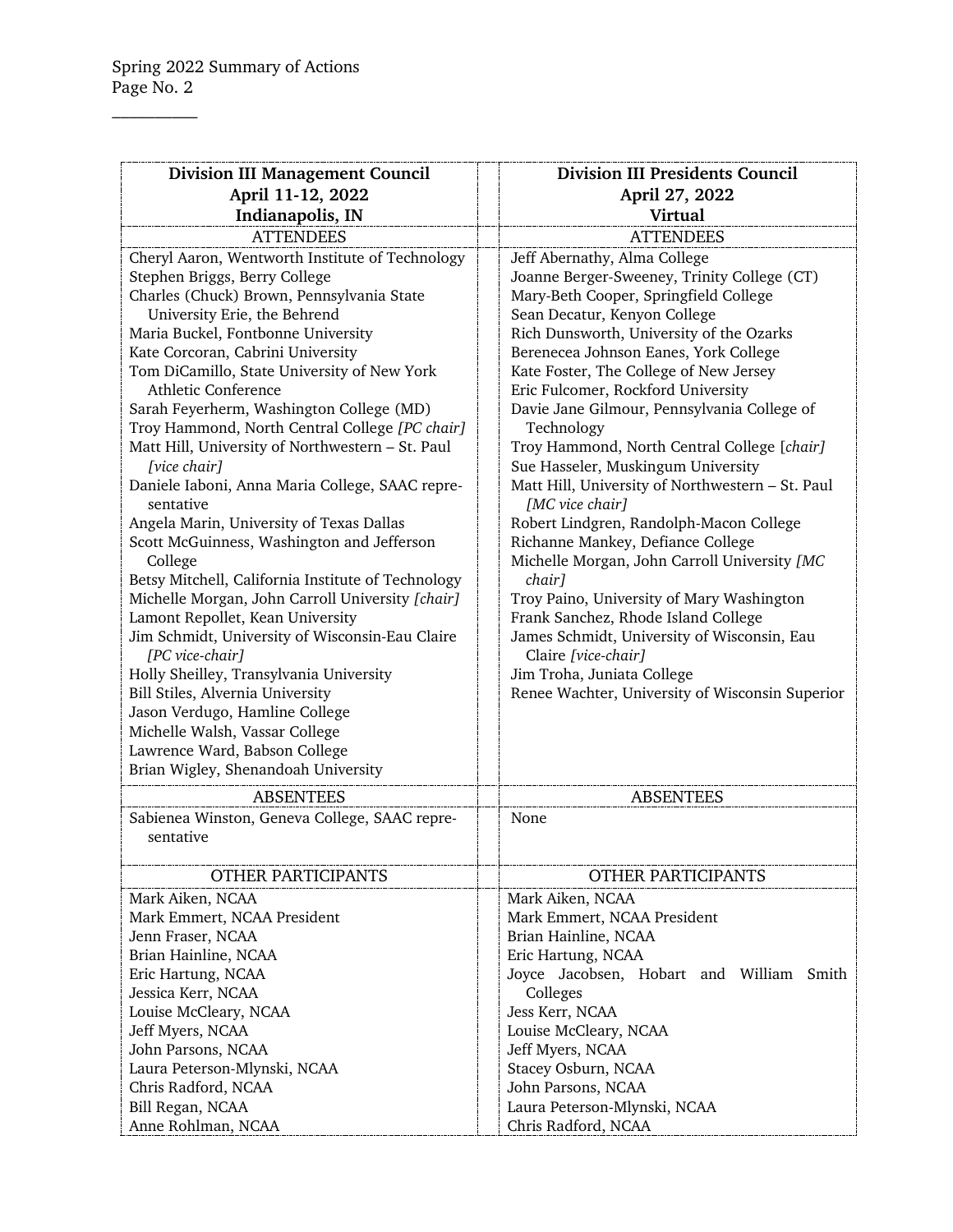| OTHER PARTIPANTS, cont. | OTHER PARTIPANTS, cont. |
|-------------------------|-------------------------|
| Lisa Rogers, NCAA       | Bill Regan, NCAA        |
| Rachel Seewald, NCAA    | Anne Rohlman, NCAA      |
| Adam Skaggs, NCAA       | Lisa Rogers, NCAA       |
| Ali Spungen, NCAA       | Ali Spungen, NCAA       |
| Cari Van Senus, NCAA    | Adam Skaggs, NCAA       |
| JP Williams, NCAA       | Cari Van Senus, NCAA    |
|                         | Justin Whitaker, NCAA   |
|                         | JP Williams, NCAA       |

[Note: This summary reflects only actions (formal votes or "sense of meeting") in accordance with the established policy governing minutes of all NCAA entities. The only discussion included is that ordered by the chair or a member of the group.]

### *1. WELCOME AND ANNOUNCEMENTS.*

April 11-12 Management Council. The meeting was called to order April 11, 8:02 a.m., and April 12, 8 a.m. Eastern time. The chair, Michelle Morgan, welcomed the Council, highlighting the new members and reviewed the agenda.

April 27 Presidents Council. The meeting was called to order at 11:02 a.m. Eastern time by the chair, President Troy Hammond. The chair welcomed the Council, and acknowledged the first meeting for Presidents Abernathy, Berger-Sweeney, Johnson Eanes, Foster and Wachter and the final meeting for President Gilmour, who will be retiring at the end of the academic year.

#### *2. REVIEW OF RECORDS OF PREVIOUS MEETINGS.*

# **a. Management Council meetings – January 19 and February 16, 2022.**

Management Council. The Management Council approved the summary of its January 19 meeting and February 16 videoconference.

Presidents Council. No action was necessary.

# **b. Presidents Council meeting – January 20, 2022.**

Management Council. No action was necessary.

Presidents Council. The Presidents Council approved the summary of its January 20, 2022, meeting.

#### **c. Administrative Committee reports.**

Management and Presidents Councils. The Councils ratified the Administrative Committee reports of the electronic actions taken on Feb. 4 and Feb. 7, and the March 1 meeting.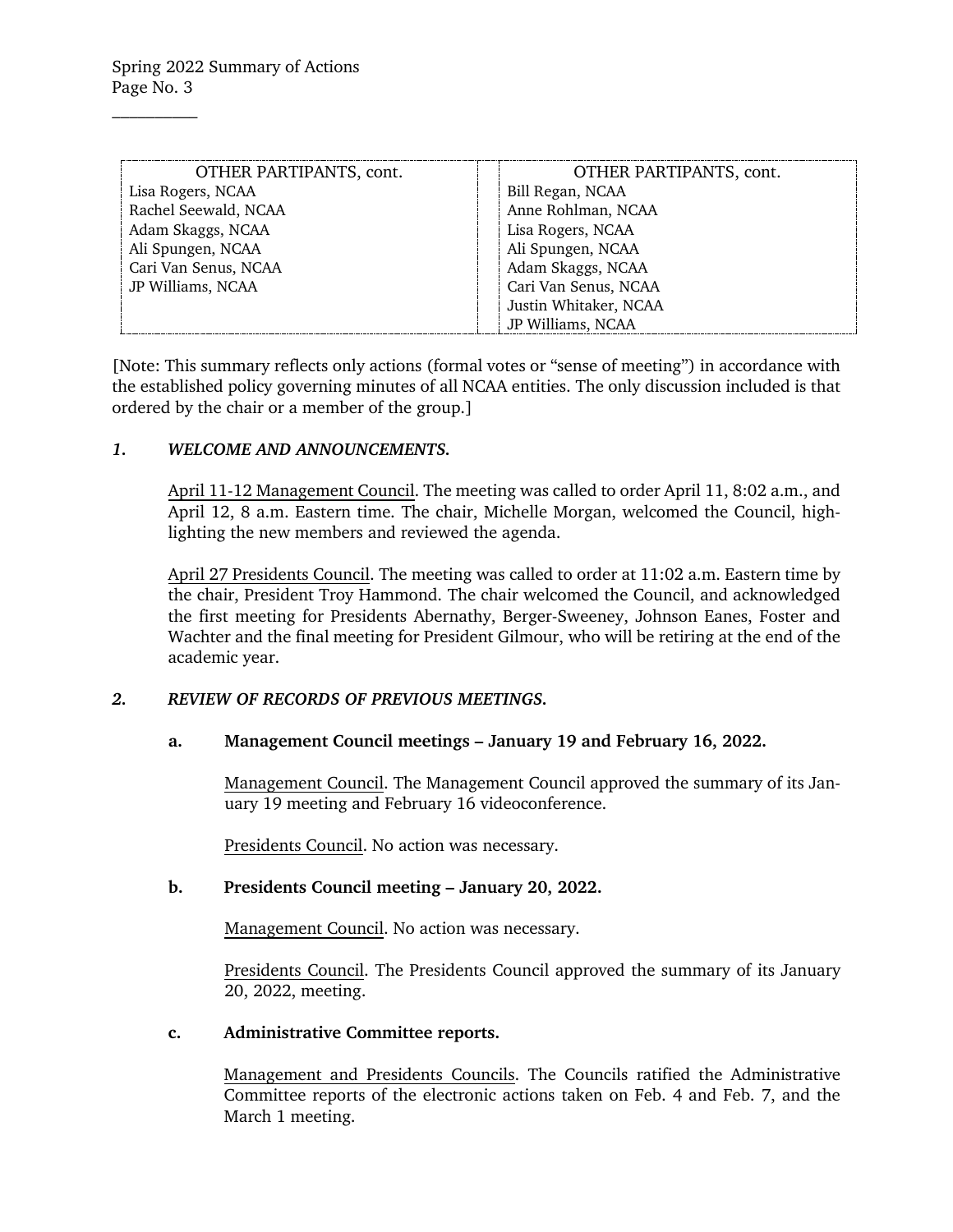The actions ratified by the Councils included February 2022 Division III governance committee appointments to the Student-Athlete Advisory Committee and Division III Advisory Council.

The Councils also ratified the committee's action to not buy into the NCAA captive insurance for the 2022 Division I Men's Basketball championship. With the pandemic, event cancellation premiums increased significantly, and insurers were no longer willing to cover pandemic related losses. Consequently, the NCAA Board of Governors acted to create an NCAA captive insurance program so the NCAA may self-insure. During its March 2022 meeting, the Division III Administrative Committee determined that the annual cost for Division III, over \$700K for a maximum \$8 million payout, was cost prohibitive. In November, the Strategic Planning and Finance Committee will re-evaluate the division's event cancellation insurance and recommend changes to the Councils, if warranted.

### *3. COMMITTEE RECOMMENDATIONS AFFECTING DIVISION III.*

- **a. Division III Joint Presidents Council/Management Council Committees or Subcommittees.**
	- **(1) Convention-Planning Subcommittee.** 
		- **(a) 2022 NCAA Convention feedback.**

Management Council. The Council reviewed feedback from the 2022 NCAA Convention survey (279 Division III-specific responses). Notable highlights included the following: 80% rated the Convention hybrid experience as very good or good, and 94% said they would recommend attendance at a future Convention. The 2023 NCAA Convention will be held in-person in a format consistent with the 2020 NCAA Convention.

# **(b) 2022 NCAA Convention – educational session topics.**

Management Council. The Council reviewed the subcommittee's report regarding potential future educational session topics. It noted the following recommendations from the 2022 Convention survey, as well as prior suggestions:

- Self-care for administrators, coaches, and student-athletes.
- NCAA transgender student-athlete policy and the impact of state legislation.
- Name, Image and Likeness.
- Social media influence, impact, and effective use.
- The NCAA Transfer Portal.

**Staff Liaisons**: **Skaggs, Spungen**

**Council Reps: Corcoran, Gilmour, Hasseler, Iaboni, Morgan, Paino, Stiles, Wigley**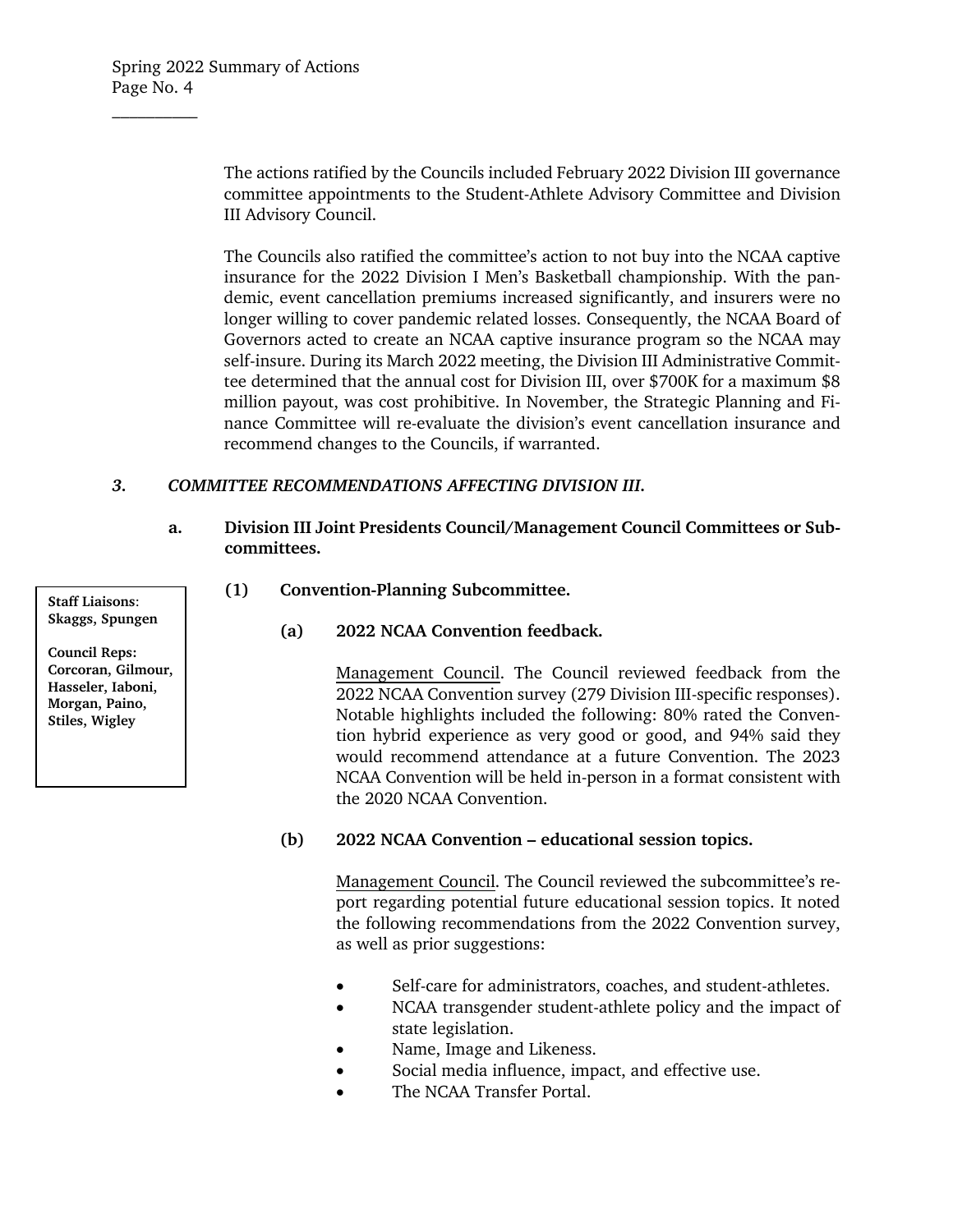- Moving forward with the new NCAA Constitution.
- Emotional and mental health.
- Hiring practices for Division III Black, Indigenous and People of Color (BIPOC) administrators and coaches.
- Student-athlete well-being.

Staff will survey the membership via the Division III May Monthly Update and the NADIIIAA listserv. The survey will highlight the subcommittee's recommended educational sessions; indicate a 60- or 90-minute time preference; and denote the preference for the session to be a workshop, a Division III educational session, Issues Forum topic, or an Association-wide session. During the subcommittee's next videoconference, it will narrow the list of education session topics to three.

Presidents Council. No action was necessary.

# **(2) Strategic Planning and Finance Committee**.

### **(a) 2022 Division III Membership Survey feedback**.

Management and Presidents Councils. The Councils noted the committee's review of the Membership Survey feedback related to budget and strategic priorities. The committee discussed the value in renaming the non-championships initiatives to better brand these as strategic priorities and identified key focus areas. It noted the importance of these initiatives in reflecting the division's strategic plan and core principle of supporting student-athletes.

The committee also acknowledged the survey feedback that indicated support to increase funding for Division III championships. It supported the Championships Committee's initial funding enhancements and noted the importance of trying to fully fund the championships experience. The committee anticipates final championship enhancements to review during its June meeting.

# **(b) Division III budget policy.**

Management and Presidents Council. During its June meeting, the committee will review the current Division III budget policies and recommend changes, if needed, to the Councils.

**(c) Budget to actuals and future projections.** 

**Staff Liaisons**: **Aiken, Hartung, McCleary, Myers, Spungen**

**Council Reps: Abernathy, Berger-Sweeney, Brown, Buckel, DiCamillo, Lindgren, Morgan, Schmidt, Ward, Winston**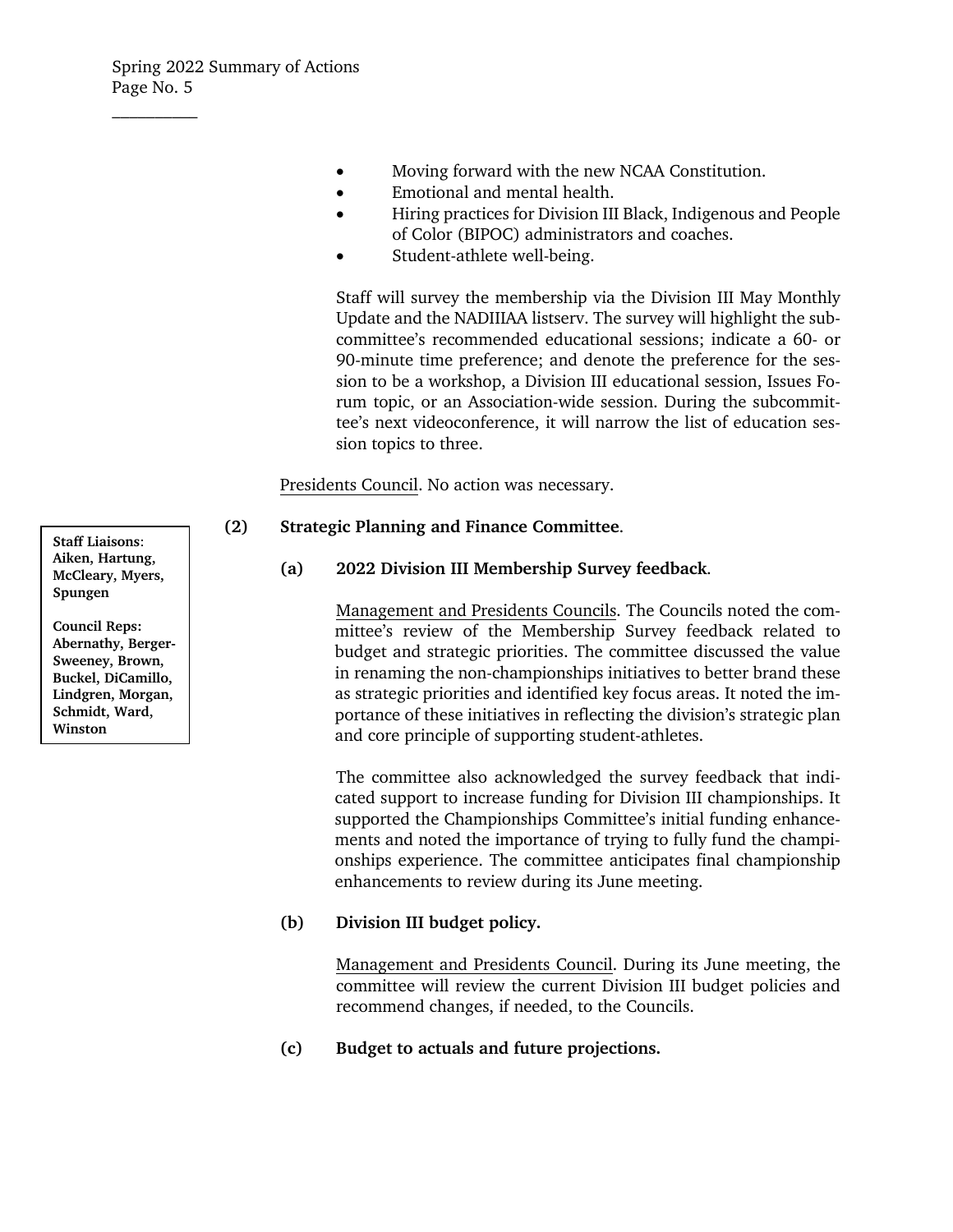Management and Presidents Council. Staff noted that fall championships will be approximately \$700K under budget, including the recent reminder regarding ground transportation reimbursement for expenses exceeding the \$1,500/day allotment. To date, limited spending is reflected for winter championships, and the division has spent three-quarters of the non-championships budget. Staff anticipates having a non-championships surplus of \$750K due to diversity grant deferrals. The Councils also reviewed the future budget projections through 2031-32. The forecast is showing an operating surplus through the final year of the next CBS/Turner contract (2031- 32). The Councils maintained their commitment to spend down the excess above and beyond the mandated reserve policy in a financially prudent manner and expect to receive several funding enhancements for FY23.

# **(3) Joint Legislative Steering Committee**.

Management Council. The subcommittee had no formal report. No action was necessary.

Presidents Council. No action was necessary.

# **b. Subcommittee for Legislative Relief.**

Management Council. The Council approved additions to the subcommittee's policies and procedures in the areas of staff reconsiderations and subcommittee reconsiderations. A section now includes the process for reconsiderations of staff denial decisions and the 30-day window to request an additional review. The changes also align the subcommittee's policies and procedures with those of the Division III Committee on Student-Athlete Reinstatement, the division's other waiver-processing body.

The Council approved a blanket waiver effective through the 2023 NCAA Convention. Specifically, the blanket waiver will permit student-athletes who have graduated from a non-Division III institution to participate in Division III athletics as a graduate or postbaccalaureate student, provided they meet the established criteria of the directive for compelling and exemplary academic success. In its approval, the subcommittee noted the blanket waiver is designed to eliminate the administrative burden and provide appropriate flexibility.

Presidents Council. No action was necessary.

**c. Division III Committees**.

**Staff Liaisons**: **Myers, Regan**

**Council Reps: Briggs, Cooper, Decatur, Feyerherm, Hammond, Morgan, Repollet, Ward**

**Staff Liaison**: **Berg, Higgins**

**Council Reps: Aaron, Brown, DiCamillo, McGuiness, Sheilley, Stiles, Walsh, Verdugo**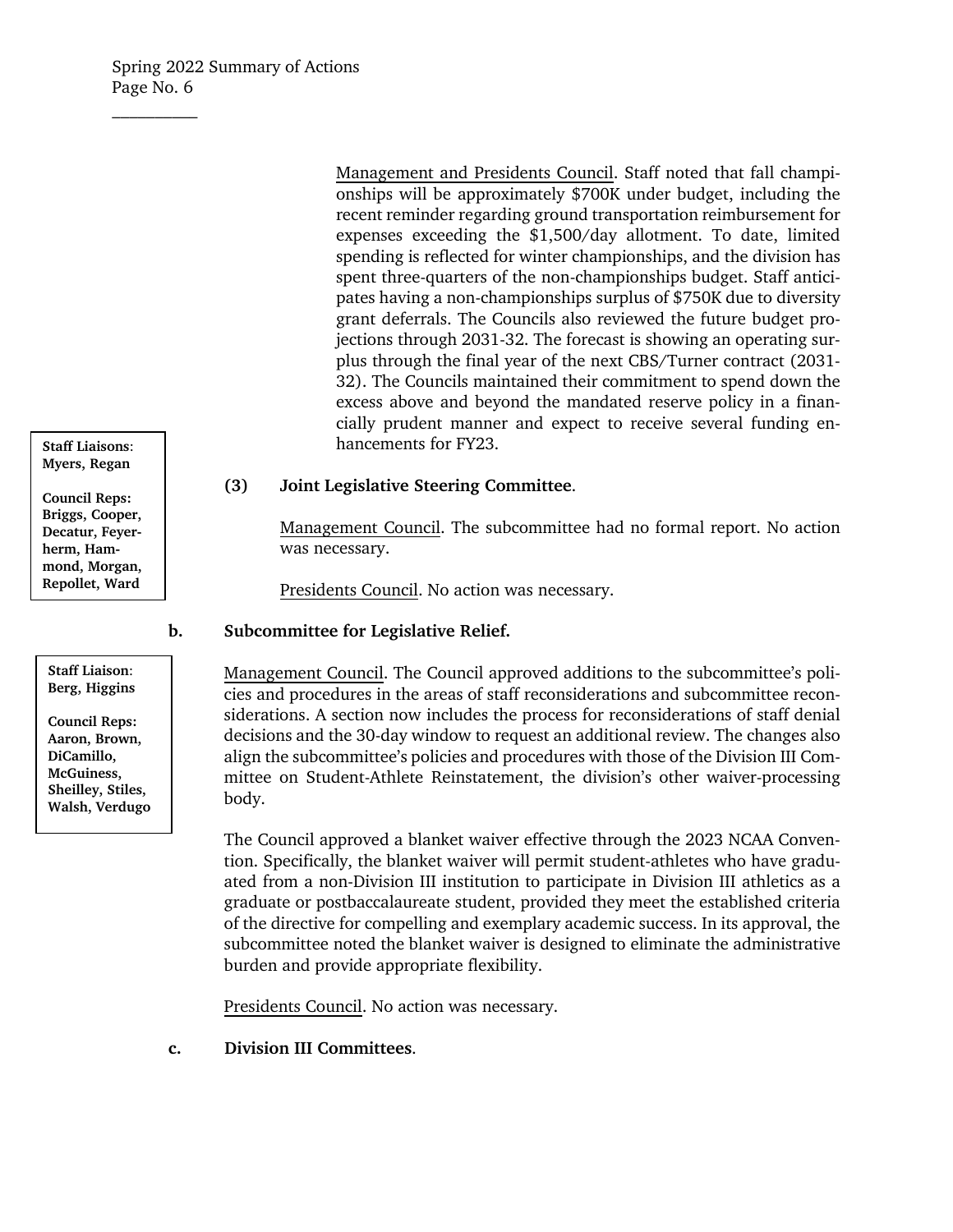**Staff Liaisons**: **Peterson-Mlynski, Williams**

 $\mathcal{L}_\text{max}$ 

**Council Reps: Morgan, Sheilley, Verdugo**

# **(1) Championships Committee.**

### **(a) 2022 Division III Membership Survey feedback.**

Management Council. The committee focused on membership responses to championships-specific topics, particularly the ranking of budget priorities for the future. In general, committee members found that the membership's priorities reflect those the committee has been discussing in recent meetings. Committee members noted that the survey responses will help inform their deliberations in the coming months as they work to formalize requests for the Division III Strategic Planning and Finance Committee to consider for the FY23 budget cycle.

**(b) Gender equity review.** The committee reviewed a spreadsheet outlining the Division III recommendation from both the gender equity Phase I and Phase II reports. The committee also acknowledged that the more in-depth review of these issues is better positioned to begin this summer to allow newly hired NCAA staff to become acclimated with their duties and to successfully execute the demanding winter and spring championships seasons.

Presidents Council. No action was necessary.

# **(2) Committee on Infractions.**

Management Council. The committee had no formal report. No action was necessary.

Presidents Council. No action was necessary.

# **(3) Committee on Student-Athlete Reinstatement.**

Management Council. The committee had no formal report. No action was necessary.

Presidents Council. No action was necessary.

# **(4) Financial Aid Committee.**

Management Council. The Council approved, in concept, noncontroversial legislation updating relevant terms and simplifying the structure of Bylaw 15 without altering its application. The committee

**Staff Liaison**: **McVeigh**

**Council Rep: Feyerherm**

**Staff Liaison**: **Zike Council Rep: Hill**

**Staff Liaisons**: **Hartung, Higgins**

**Council Rep: Corcoran**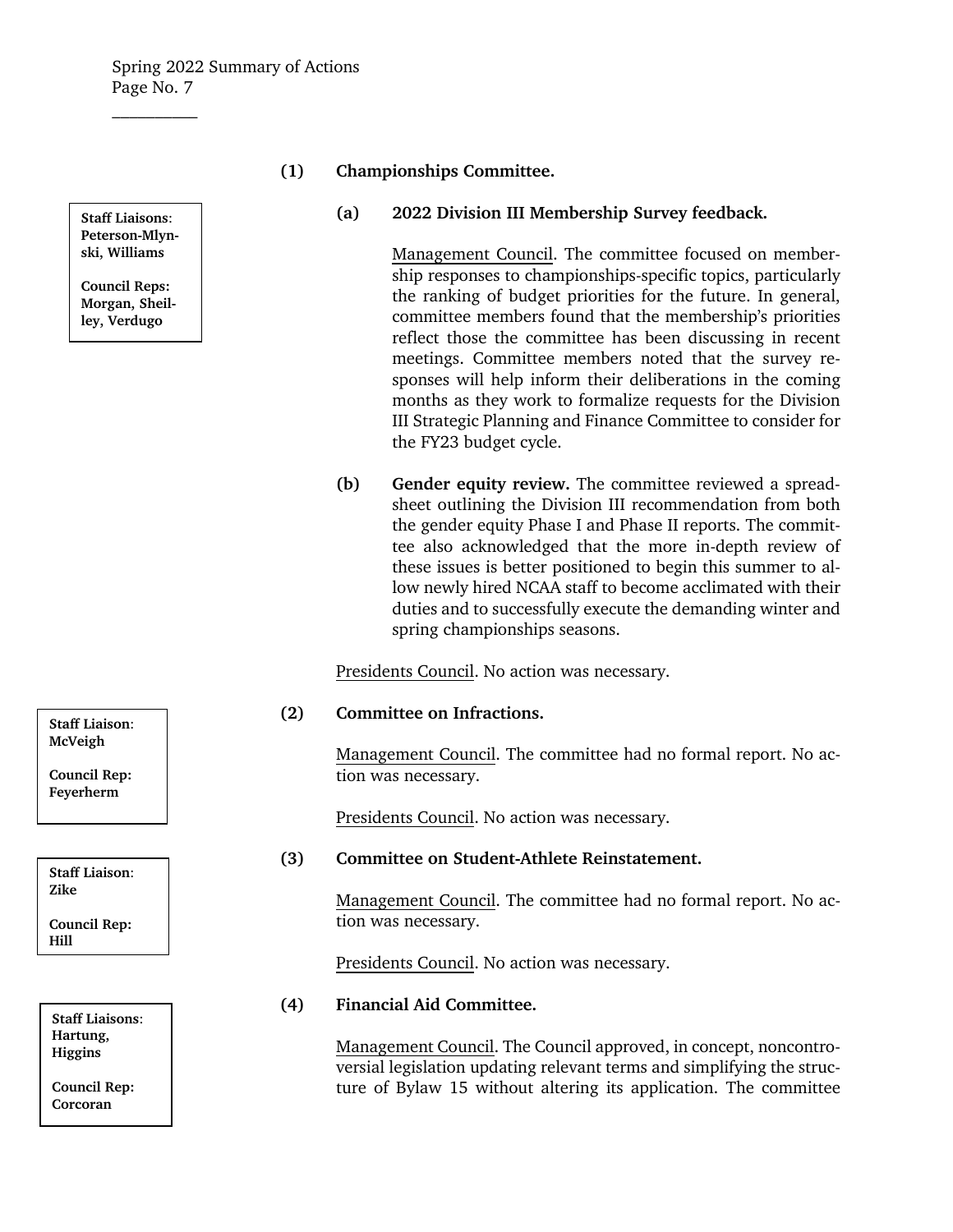sought to identify inaccurate, obsolete or redundant items. The committee acknowledged that the legislation could be simplified in a way that does not alter the intent of the legislation.

Presidents Council. No action was necessary.

#### **(5) Infractions Appeals Committee.**

Management Council. The committee had no formal report. No action was necessary.

Presidents Council. No action was necessary.

### **(6) Interpretations and Legislative Committee (ILC).**

Management Council. The Council approved three official interpretations.

- (a) Athletics Staff Member Involvement in Fundraising for Former High School and Enrolled Family Member's High School Program. ILC confirmed that an athletics department staff member may assist in fundraising for their former high school.
- (b) Football Preseason Contact Restrictions. ILC confirmed that the 75 minutes of contact permitted for preseason activities after the six-day acclimatization period is a per student limitation.
- (c) Preseason Scrimmages, Exhibitions and Joint Practices during Football Preseason. ILC confirmed that the preseason scrimmages, exhibitions, joint practices are considered part of preseason and must count as one of the eight allowable on-field full padded practice sessions and that they are not subject to the 75-minute contact limitations.

Presidents Council. After receiving an update from ILC regarding Proposal No. 2022-3 (Only Competition Triggering Use of a Season), the Council agreed with the committee's decision to not recommend any legislative change until the division's philosophy statement is reviewed.

**Staff Liaison**: **Walters**

**Council Reps: Dunsworth, Marin**

**Staff Liaisons**: **Myers, Regan, Turner Council Rep: Hill**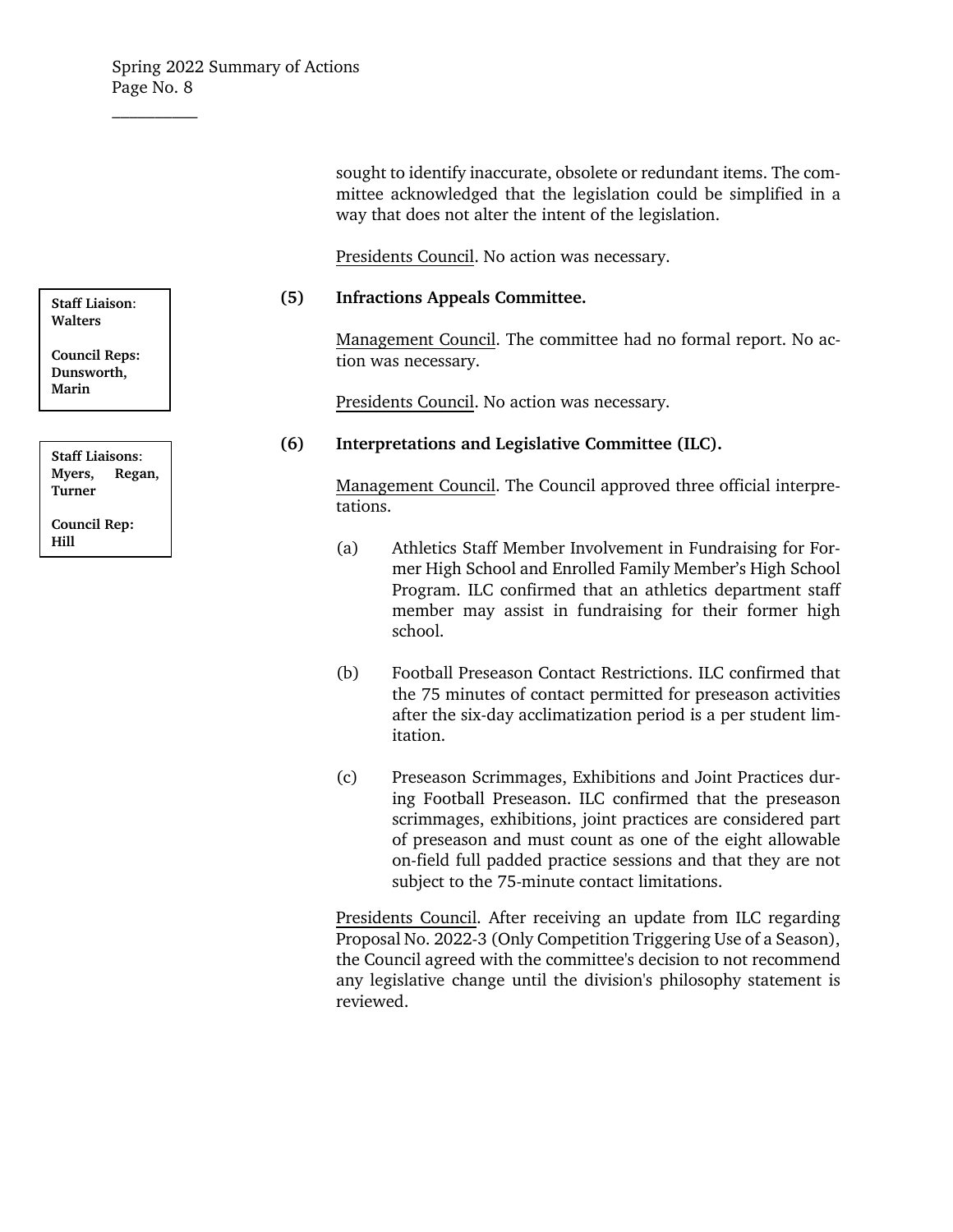**Staff Liaisons**: **Alford, Hartung**

 $\mathcal{L}_\text{max}$ 

**Council Rep: Stiles**

**Staff Liaison**: **Roe**

**Council Rep: McGuiness**

**Staff Liaisons**: **Berg, Malin, Skaggs, Spungen**

**Council Reps: Iaboni, Marin, Wigley, Winston**

# **(7) Membership Committee.**

Management Council. The Council approved a method for Division III institutions to annually submit the required athletics finance information per the new NCAA Constitution, Article  $2(D)(1)(c)$ . Specifically, the proposed method provides institutions two options to meet the requirement. The institution may submit data per the policies and procedures of the established NCAA Member Financial Reporting System (MFRS). Institutions may also meet the requirement by attesting to the submission of data per the policies and procedures of the Equity in Athletics Disclosure Act (EADA) reporting program. The method will be used for the 2022-23 reporting cycle. Notification to the Division III membership will coincide with the August 1 effective date of the new NCAA Constitution.

Presidents Council. No action was necessary.

# **(8) Nominating Committee.**

Management Council. The Council approved the following committee appointments:

- NCAA Olympic Sports Liaison Committee (one September 2022 vacancy): Mike Snyder, director of athletics and recreation, Pacific Lutheran University, Northwest Conference.
- NCAA Playing Rules Oversight Panel (one September 2022 vacancy): Joe Schaly, assistant director of athletics/head baseball coach, Theil College, Presidents' Athletic Conference.

Presidents Council. No action was necessary.

# **(9) Student-Athlete Advisory Committee (SAAC).**

Management Council. The Council received an update on the three SAAC working groups.

(a) Mental and Physical Health working group. This year's Mental Health Awareness Month campaign theme will be "Better Me, Better We, Better D3." The campaign, May 2-5, will utilize the hashtag #SelfLoveIsNotSelfish to emphasize the theme and for student-athletes to share ways they prioritize their self-care on campus.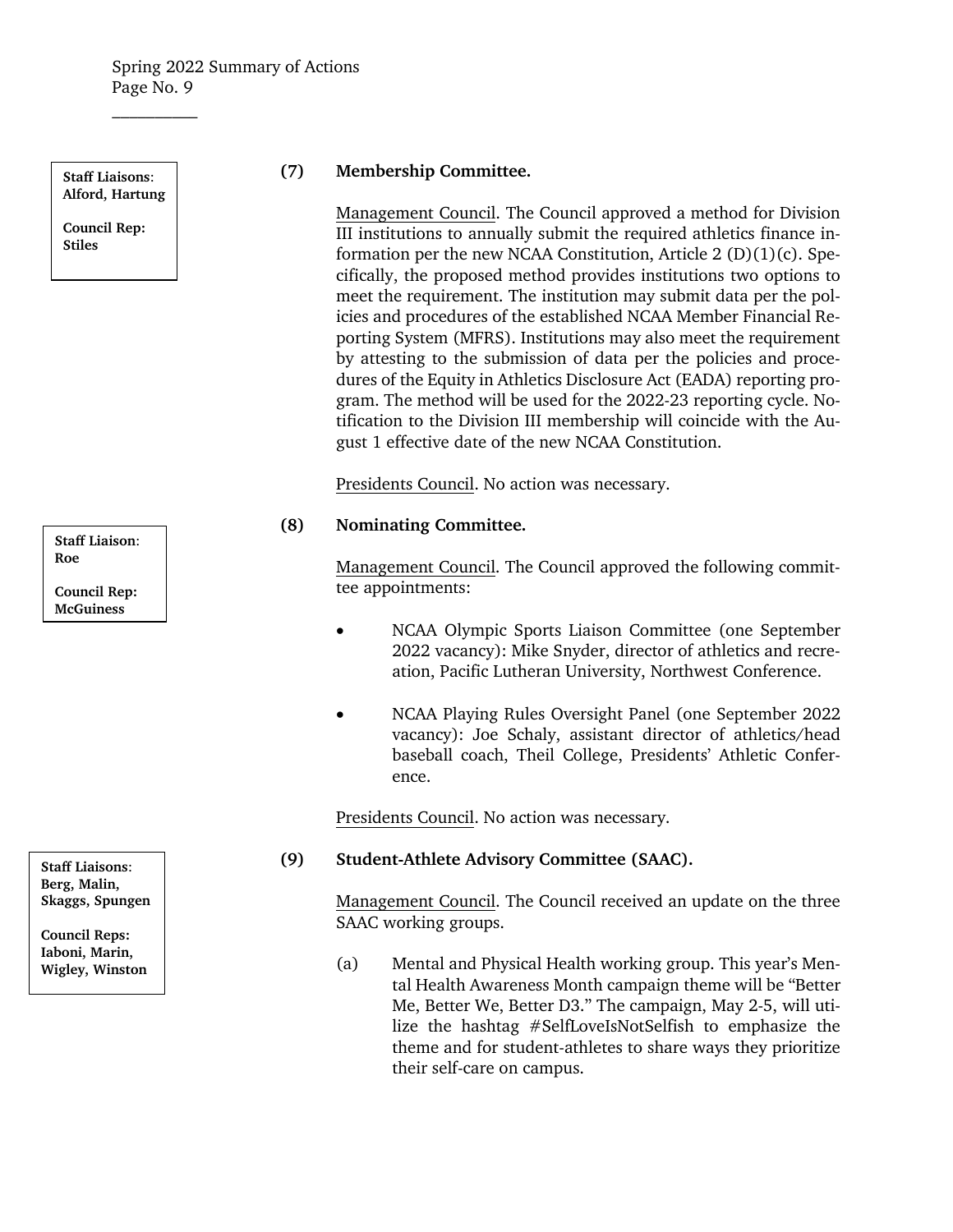- (b) Special Olympics working group. The working group has been engaged in the Decade Duel, which pits partner conferences against each other in a friendly competition to track campus participation in Special Olympics activities. The top three participating institutions will be featured in the NCAA Spotlight Poll. Participation is low, so committee members stressed the importance of Division III institutions submitting tracking data for all Special Olympics events.
- (c) Diversity and Inclusion working group. The group has been engaged in efforts for Black History Month and Women's History Month. Best practices to engage student-athletes on topics of diversity and inclusion included Instagram Live sessions where interested viewers could watch on-demand, a potential podcast utilizing student-athlete voices, and continued social media campaigns.

Presidents Council. No action was necessary.

#### **d. Association-Wide Committees.**

- **(1) Competitive Safeguards and Medical Aspects of Sports (CSMAS).** 
	- **(a) Bylaw18.4.1.5.2 (Ineligibility for Use of Banned Drugs Penalty - Cannabinoids or Narcotics).**

Management Council. The Council approved non-controversial legislation, in concept, to amend the drug testing policy related to a positive test for use of a substance in the banned drug class cannabinoids. This recommendation acknowledges the changing landscape surrounding cannabis use and recognizes a growing need to re-center student-athlete health and well-being as a primary focus within cannabinoid policy. The recommended change prioritizes: (1) identification and deterrence of problematic cannabis use; (2) treatment and education over sanction; and (3) consideration of the fragmented nature of state laws as well as changing social opinions about cannabis.

Since each NCAA division may determine its drug testing policies, the Council requested further discussion with CSMAS to consider a legislative amendment to remove cannabinoid testing from the Division III drug testing policy.

Presidents Council. No action was necessary.

**Staff Liaisons**: **Hubbard, Parsons, Rohlman**

**Council Rep: Walsh**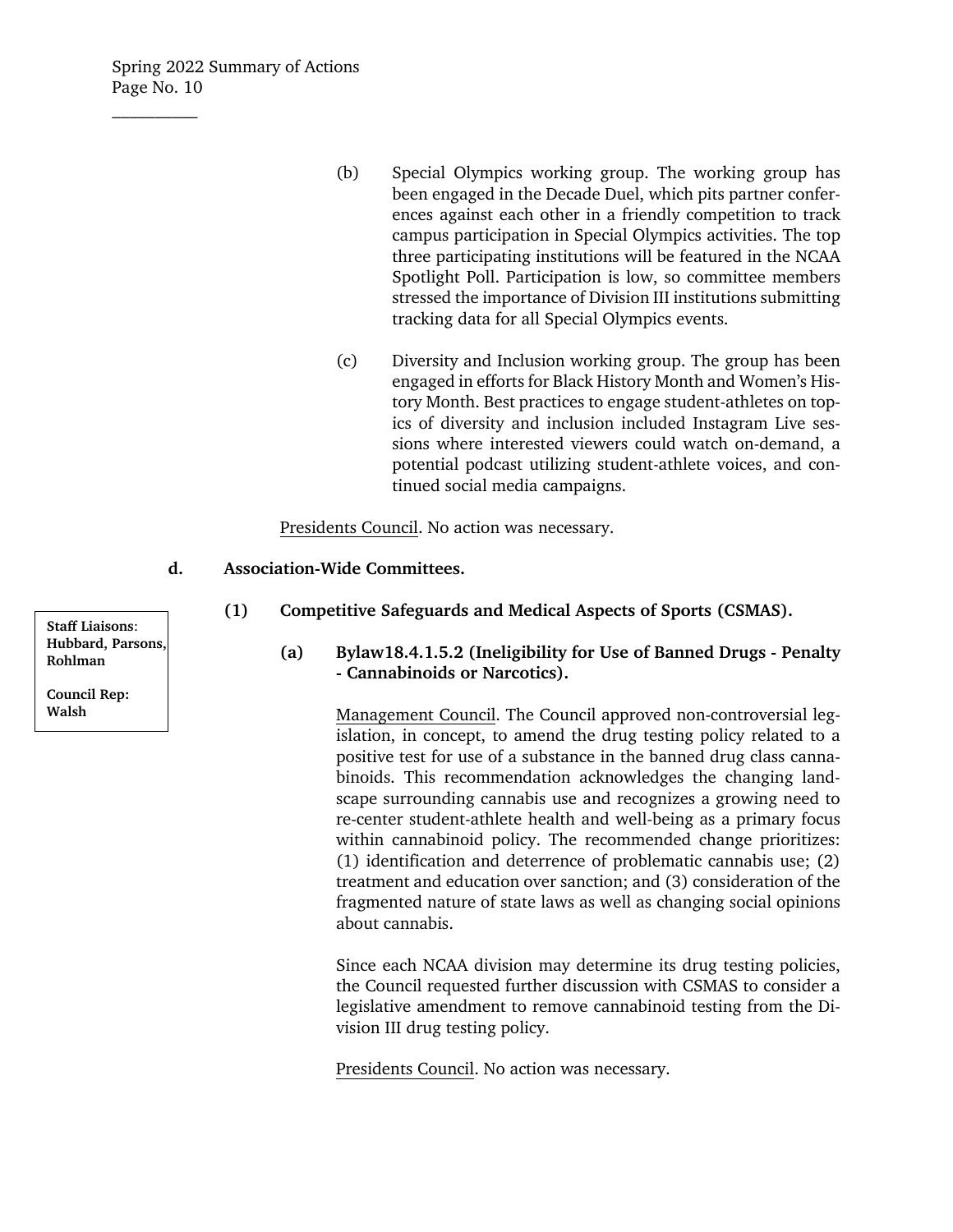# **(b) Bylaw 21.2.2.1 (Committee on Competitive Safeguards and Medical Aspect of Sports – Composition).**

Management Council. The Council approved non-controversial legislation to increase the size of the committee from 23 to 25 members. One of the additional members shall be a physician with expertise in endocrinology and one shall be a licensed mental health practitioner. This request is a response to the fact that in recent years the committee sub-structure and related committee operations have changed significantly to address evolving Association needs and expanding membership expectations for committee responsiveness.

Presidents Council. No action was necessary.

# **(2) Committee on Sportsmanship and Ethical Conduct.**

Management Council. While the committee had no formal report, the Council had an initial update on the possibility of sunsetting this committee. No action was necessary.

Presidents Council. No action was necessary.

# **(3) Committee on Women's Athletics.**

Management Council. The Council approved a legislative proposal for the 2023 NCAA Convention to add stunt as an emerging sport for women and establish legislation related to playing and practice seasons and membership, as specified. The committee noted the continued growth in high school stunt sponsorship and participation, a steady increase in the number of member institutions sponsoring stunt, and support from the sport's national governing body as compelling rationale to include stunt as an emerging sport for women.

Presidents Council. No action was necessary.

# **(4) Minority Opportunities and Interests Committee.**

Management Council. The Council received a report from the committee noting concerns with the implementation of the Senior Minority Administrator definition. The committee is seeking additional information to determine next steps.

Presidents Council. No action was necessary.

**Staff Liaisons**: **Brownlee, Ziegler**

**Council Rep: Corcoran**

**Staff Liaisons**: **Miron, Wallach, Wiley** 

**Council Rep: Mitchell**

**Staff Liaisons**: **Alford, Hackworth, Kennedy**

**Council Rep: Aaron**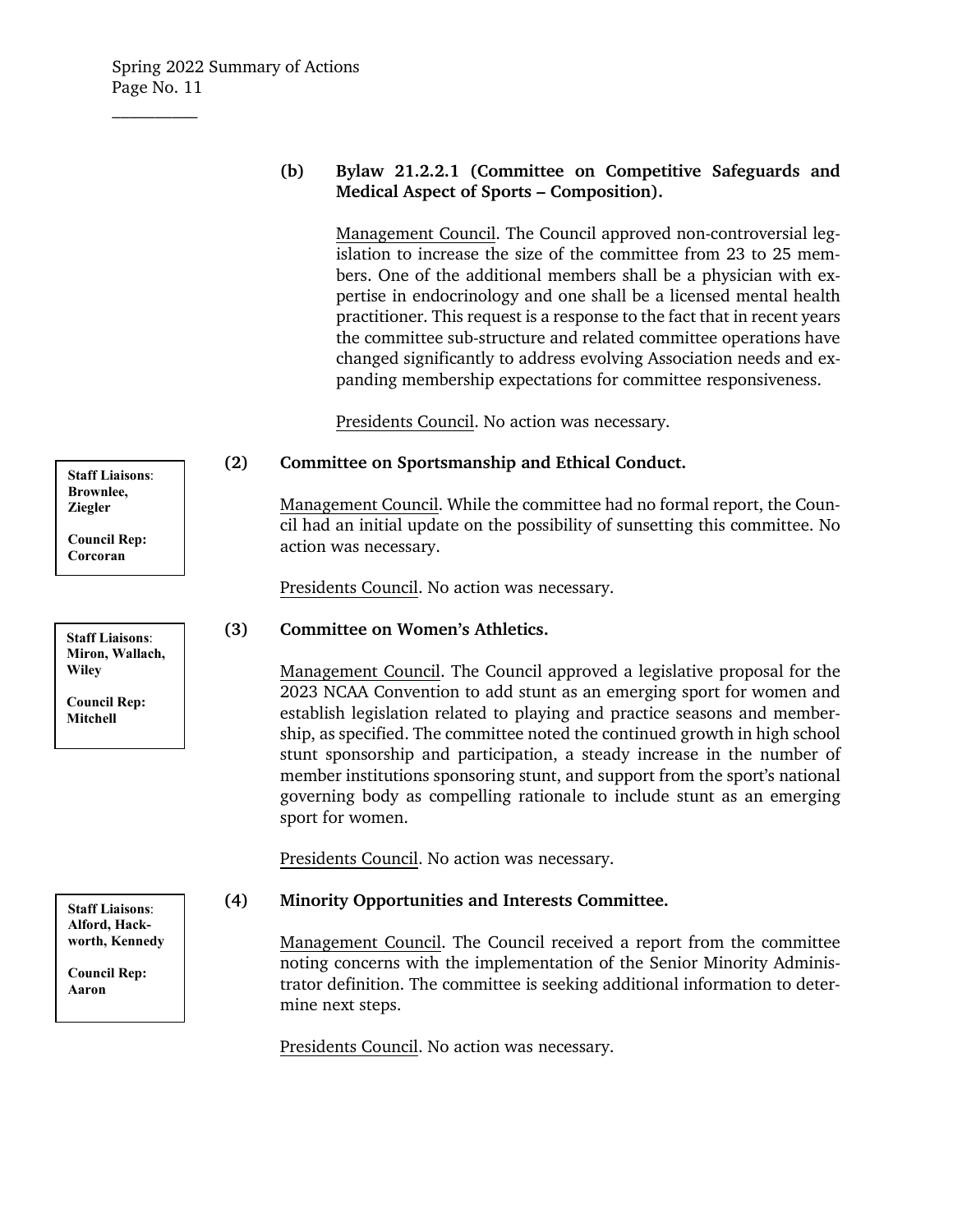$\overline{\phantom{a}}$  , where  $\overline{\phantom{a}}$ 

| <b>Staff Liaisons:</b><br>Preston, Loechel,                     | (5)  | <b>Honors Committee.</b>                                                                               |
|-----------------------------------------------------------------|------|--------------------------------------------------------------------------------------------------------|
| <b>Register</b><br><b>Council Rep:</b><br><b>Brown</b>          |      | Management Council. The committee had no formal report. No action was<br>necessary.                    |
|                                                                 |      | Presidents Council. No action was necessary.                                                           |
| <b>Staff Liaisons:</b>                                          | (6)  | <b>Olympic Sports Liaison Committee.</b>                                                               |
| Smith, Suscha<br><b>Council Rep:</b>                            |      | Management Council. The committee had no formal report. No action was<br>necessary.                    |
| Mitchell                                                        |      | Presidents Council. No action was necessary.                                                           |
| <b>Staff Liaison:</b><br>Seewald                                | (7)  | Playing Rules Oversight Panel (PROP).                                                                  |
|                                                                 |      | Management Council. The Council reviewed the panel's reports. No action<br>was necessary.              |
|                                                                 |      | Presidents Council. No action was necessary.                                                           |
|                                                                 | (8)  | Postgraduate Scholarship Committee.                                                                    |
| <b>Staff Liaisons:</b><br>O'Barr, Thomas<br><b>Council Rep:</b> |      | Management Council. The Council reviewed the committee's report. No ac-<br>tion was necessary.         |
| Aaron                                                           |      | Presidents Council. No action was necessary.                                                           |
| <b>Staff Liaison:</b>                                           | (9)  | <b>Research Committee.</b>                                                                             |
| <b>Bell</b>                                                     |      | Management Council. While the committee had no formal report, the Coun-                                |
| <b>Council Rep:</b><br>Ward                                     |      | cil had an initial update on the possibility of sunsetting this committee. No<br>action was necessary. |
|                                                                 |      | Presidents Council. No action was necessary.                                                           |
| <b>Staff Liaison:</b>                                           | (10) | Walter Byers Scholarship Committee.                                                                    |
| <b>Thomas</b>                                                   |      | Management Council. The committee had no formal report. No action was                                  |

Presidents Council. No action was necessary

**Council Rep: Buckel**

necessary.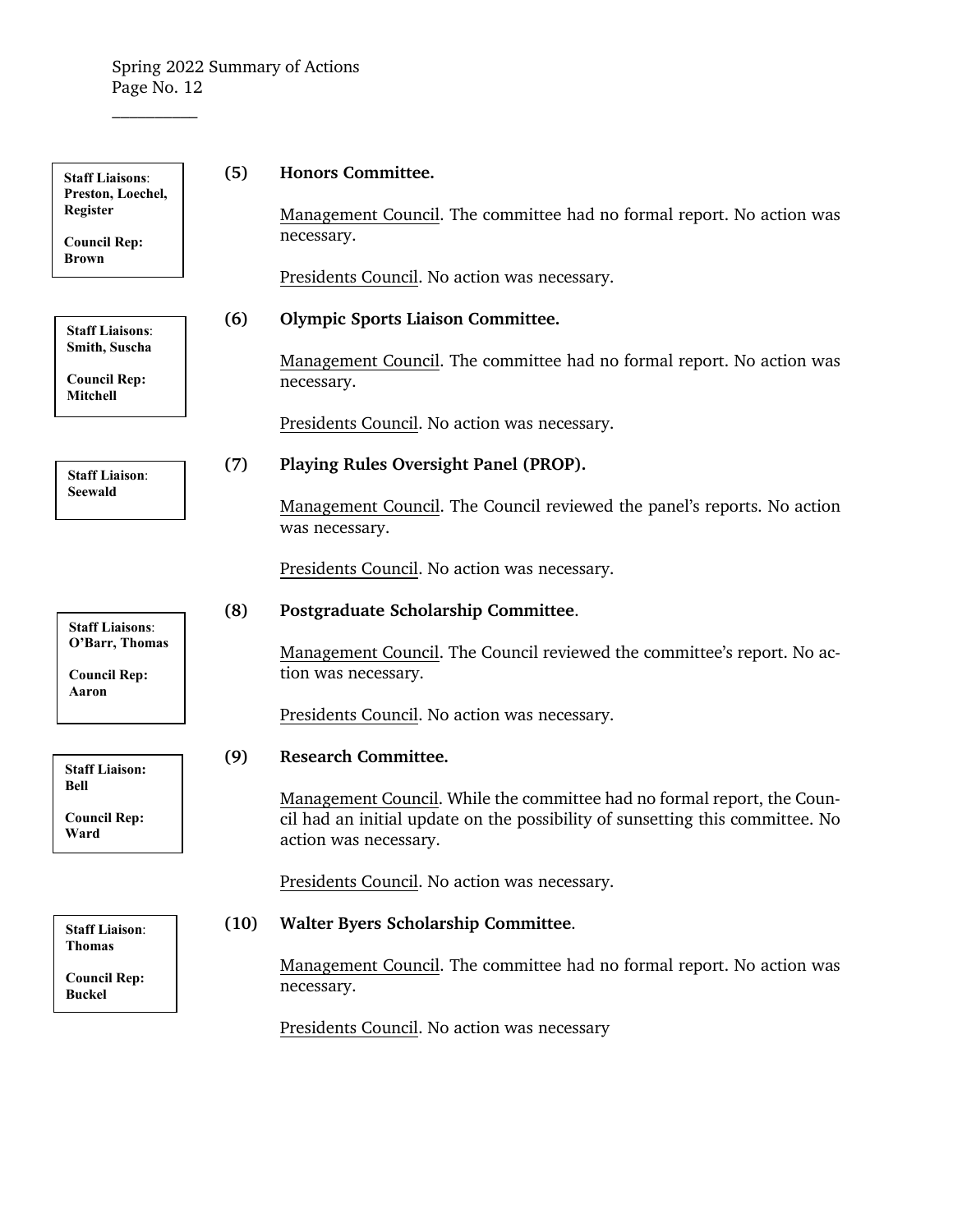### *4. 2023 NCAA CONVENTION LEGISLATION.*

### • **Review of Administrative regulation.**

Management Council. The Council approved, in final legislative format, an administrative regulation to specify that exceptions to the prohibition on use of any substance in a banned drug class may be provided to a student-athlete, as specified in the policies and procedures of the Committee on Competitive Safeguards and Medical Aspects of Sports.

Presidents Council. No action was necessary.

# *5. DIVISION III INITIATIVES AND UPDATES.*

### **a. Policies and procedures**

Management Council. The Council approved its updated policies and procedures. With the adoption of the new NCAA Constitution as well as the Council's action to change the approval of new Council members, several areas needed to be updated.

Presidents Council. The Council reviewed its updated policies and procedures due to the new NCAA Constitution. It will act to approve during its August meeting.

#### **b. Division III Membership Survey.**

Management and Presidents Councils. The Councils reviewed the institution and conference office feedback from the 2022 Division III Membership Survey.

# **c. Division III Constitution Advisory Council.**

Management Council. Each of the Advisory Council subgroups – Organization, Legislation, Championships, Membership, and Budget – reported on their activity since the Council's January meeting. The Council provided feedback and encouraged continued collaboration with the standing governance committees and other key constituent groups (e.g., NADIIIAA, DIIICA, FARA) as potential legislative amendment and policy changes emerge. Council attention was given to the issue of representation and participation of membership within the Division III committee structure. The Council formed a sub-group to research the issue and report back to the full Council at the July meeting as to potential next steps.

Presidents Council. No action was necessary.

**d. Division III bylaws, policies and initiatives chart.**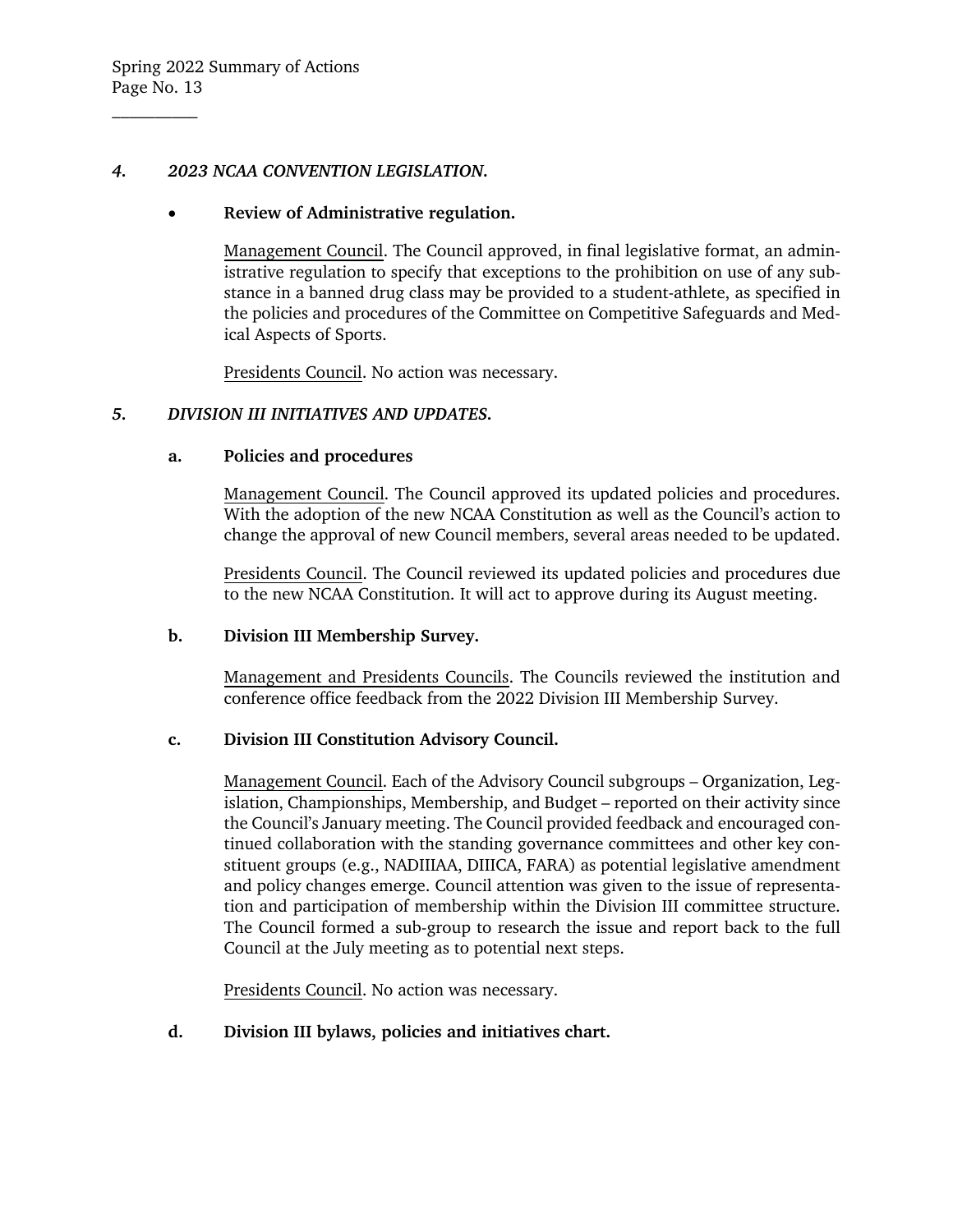Management Council. The Council reviewed the chart and requested the Presidents Council lead the governance structure through an examination of Bylaw 20.11 (Division III Philosophy Statement). The goal of this exercise is to consider the validity of each statement in relation to current policy and practice within the division.

Presidents Council. The Council discussed the existing Division III philosophy statement at the request of Management Council, as the division continues to comprehensively review its strategic priorities during the current transformational period. The Council agreed the review was necessary and tasked the Strategic Planning and Finance Committee (SPFC) to lead this review. During its June meeting, SPFC will develop the charge and timeline, and seek approval from the Presidents Council during its early August meeting. The Council noted the importance of engaging the membership in this review.

Per the new NCAA Constitution, the Council took the following actions:

- Adopted noncontroversial legislation to amend the Council composition to include two student-athletes from the national Division III Student-Athlete Advisory Committee (SAAC). Each student-athlete will serve a one-year renewable term and have full voting rights.
- Approved a new process to select the Division III Presidents Council representative to the Board of Governors for a two-year renewable term of service. All eligible members for the position of Board of Governors representative will be given the opportunity to indicate interest in being nominated, and the full Council will utilize rank-choice voting to select the representative.
- Received and approved a recommendation from the Division III SAAC on the selection process for a student-athlete who has graduated within four years to serve on the Board of Governors. Division III SAAC will solicit applications via NCAA Program Hub from the Division III membership. The SAAC executive leadership will review the nominations, share with the full committee to select its finalists, and request the Presidents Council Nominations Subcommittee make the final recommendation subject to full Presidents Council approval.

# **e. Management Council Campus Sexual Violence Policy Task Force.**

Management Council. The Council task force noted that with some additional information and explanation, Division III can provide key talking points that will allow athletics directors to have more informed discussions with their campus legal counsels. The Council confirmed a list of talking points scheduled for distribution to the Division III membership along with the frequently-asked-questions document.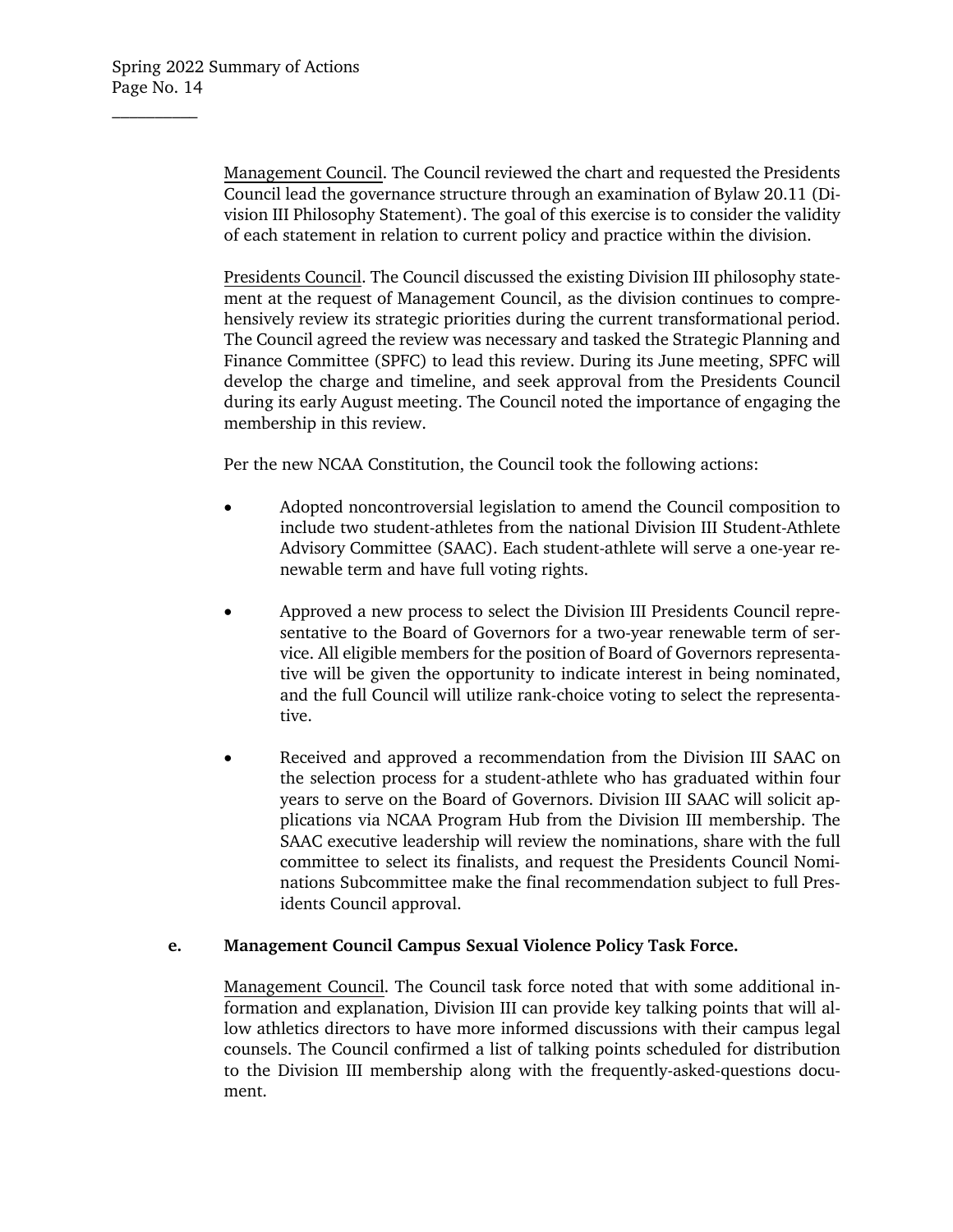Presidents Council. No action was necessary.

## **f. Faculty Athletics Representative Advisory Group.**

Management Council. The Council reviewed the advisory group's report and reviewed the participant feedback from the February in-person FAR Orientation.

Presidents Council. No action was necessary.

# **g. 2022 Convention logistics feedback.**

Management Council. The Council provided feedback on the 2022 NCAA Convention logistics, Association-wide events, Division III meetings and sessions. It also agreed that the post-Convention meeting should be held virtually in February, approximately four to six weeks after the Convention.

Presidents Council. No action was necessary.

### **h. NCAA Division III vice president and staff responsibilities.**

Management and Presidents Councils. The Councils reviewed a high-level overview of the Division III staff responsibilities (e.g., governance, academic and membership affairs, championships), as well as the vice president responsibilities.

# **i. LGBTQ Working Group.**

Management Council. The Council reviewed the working group's report.

Presidents Council. No action was necessary.

# **j. Diversity and Inclusion Working Group.**

Management Council. The Council reviewed the working group's report.

Presidents Council. No action was necessary.

#### **k. Division III gender equity action chart.**

Management Council. The Council reviewed the Division III specific gender equity recommendations.

Presidents Council. No action was necessary.

**l. Technology Users Group.**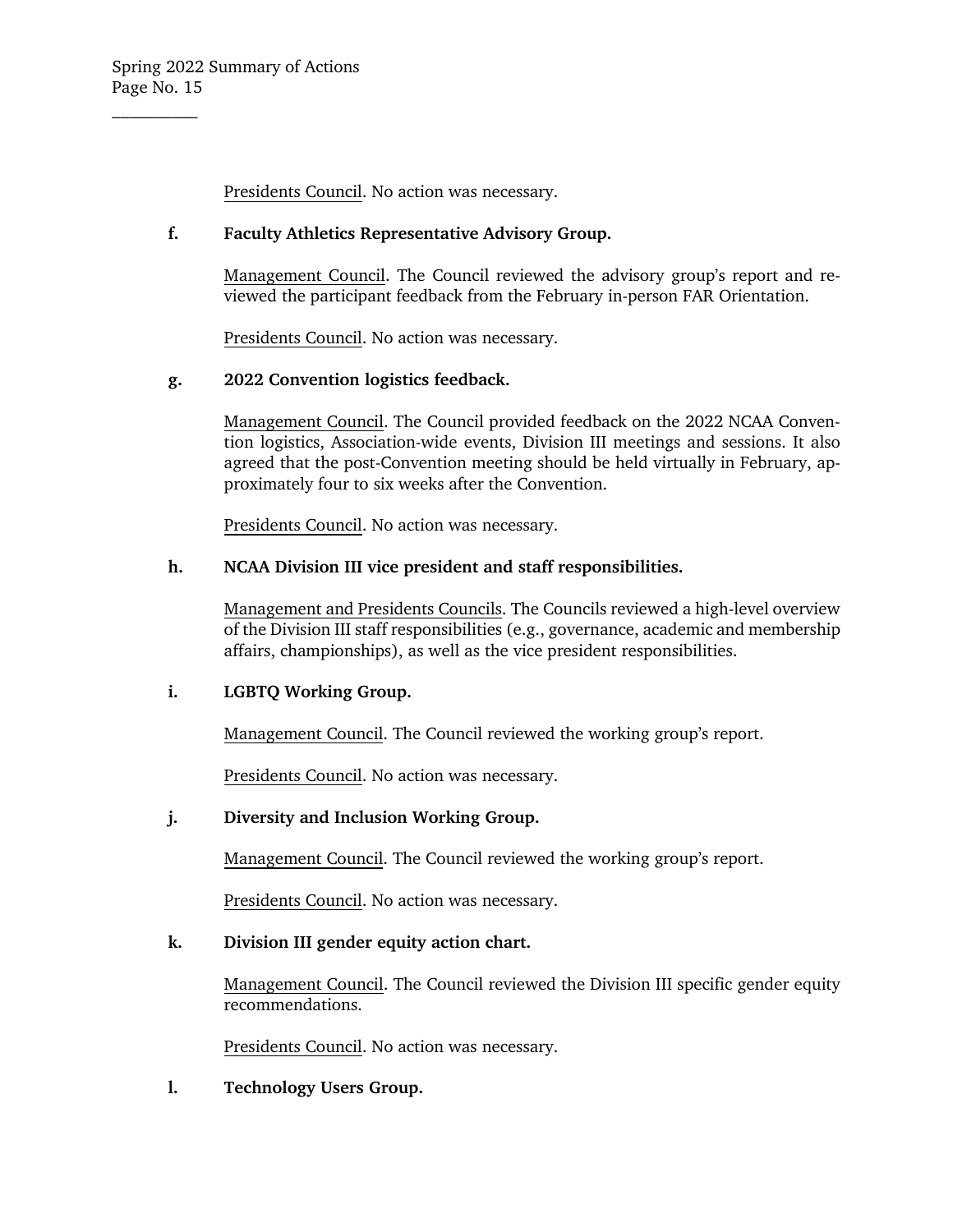Management Council. The Council reviewed the user group's report.

Presidents Council. No action was necessary.

# **m. Division III Identity Initiative.**

Management Council. The Council reviewed the update.

Presidents Council. No action was necessary.

# **i. Division III Commissioners Association Officiating Strategic Plan.**

Management Council. The Council received an update on the Division III Conference Commissioners' (DIIICA) Strategic Plan for Collegiate Officiating (2021-26), noting the plan is now in the implementation phase. The plan is positioned to address the cultural and systemic issues identified in the DIIICA 2020 Strategic Analysis of the State of Collegiate Officiating. The plan focuses on five key areas: (1) Establishing partnerships across NCAA divisions and elsewhere, (2) Recruitment of officials to Division III as they enter collegiate officiating, (3) Establishment of an advancement pathway, (4) Addressing treatment, sporting behavior and the coaching community, and (5) Centralizing leadership and management.

Presidents Council. No action was necessary.

# **j. Feedback from conference meetings.**

Management Council. The Council provided updates from recent conference meetings. The chair noted the importance of completing the conference visit form and sharing the feedback at the Council meetings.

Presidents Council. No action was necessary.

# *6. ASSOCIATION-WIDE UPDATES AND ISSUES.*

#### **a. Board of Governors updates**.

Management and Presidents Councils. The Councils received updates on the following Board of Governors topics: (1) Transgender student-athlete participation policy and (2) New NCAA Constitution processes.

# **b. Committee to Promote Cultural Diversity and Equity.**

Management Council. No action was necessary.

Presidents Council. The Council reviewed the committee's report. No action was necessary.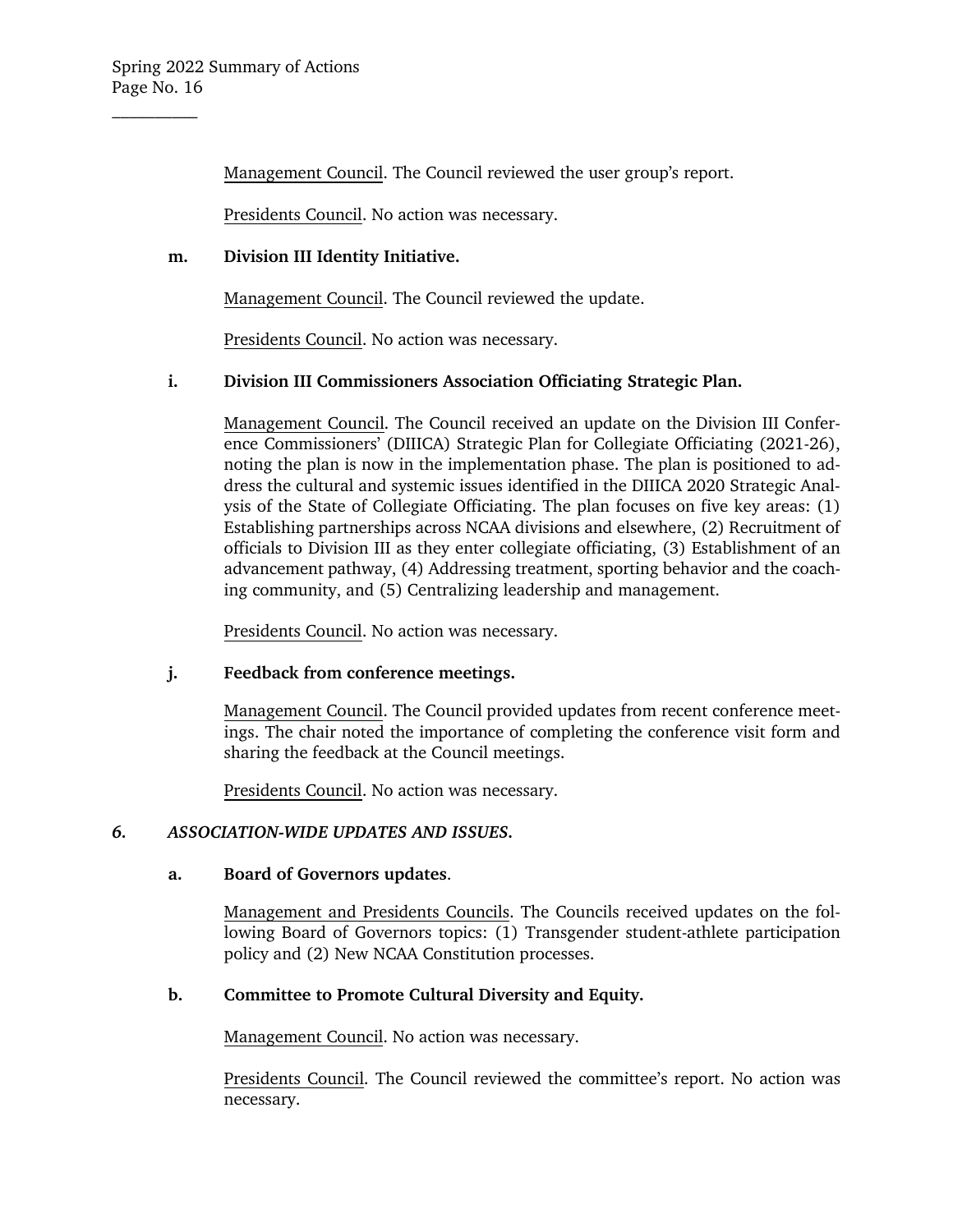# **c. Sport Science Institute updates.**

**(1) Cannabinoid Policy.** 

Management and Presidents Councils. The Sport Science Institute (SSI) provided an update on the NCAA's drug testing policy concerning cannabinoids. The Committee on Competitive Safeguards and Medical Aspects of Sports has identified that the current NCAA drug testing policy concerning cannabinoids is out of alignment with the policies of the World Anti-Doping Agency (WADA) and other major sport organizations. Since the NCAA has aligned its policies with WADA, the committee proposed non-controversial legislation to amend the penalty for a positive test as part of NCAA drug testing. The Council approved this action.

# **(2) Standards of Care.**

Presidents Councils. SSI will request the Board of Governors provide feedback on identifying and developing standards of care to be aligned with the new NCAA Constitution. Currently, the SSI has nine health and safety priorities.

#### **d. Name, Image and Likeness**

Management Councils. The Councils received an update on the current Division I review of the NCAA NIL policy.

Presidents Council. No action was necessary.

# **e. Litigation update.**

Management and Presidents Councils. The Councils received a litigation update. No action was necessary.

#### *7. ADDITIONAL BUSINESS.*

# **a. NCAA championships sponsorship policy.**

Management Council. No action was necessary.

Presidents Council. The Council determined it would not adjust the current championship sponsorship allowances, specifically alcohol sponsorships.

# **b. Acknowledgement of Departing Council Member.**

Management Council. No action was necessary.